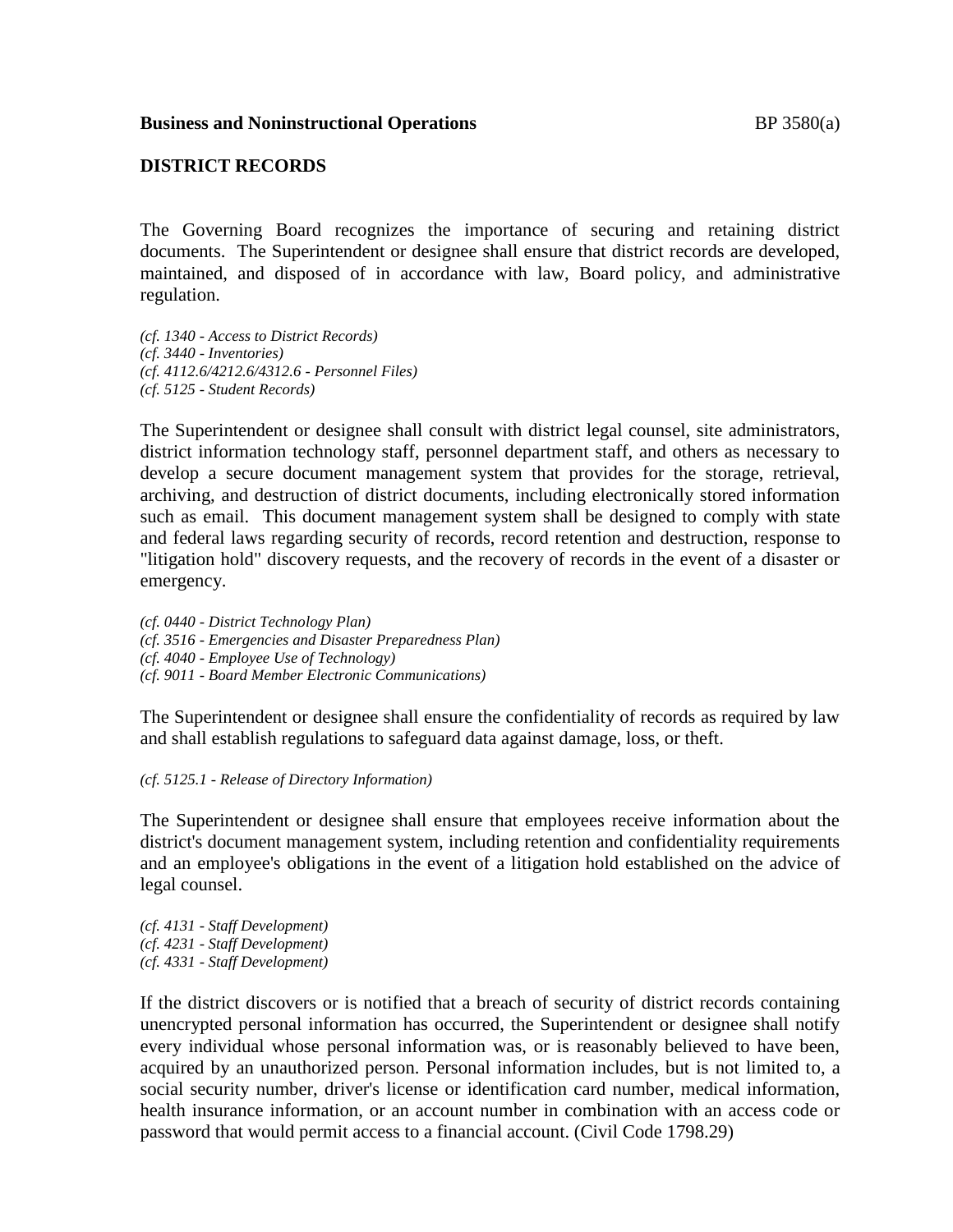The Superintendent or designee shall provide the notice in a timely manner either in writing or electronically, unless otherwise provided in law. The notice shall include the material specified in Civil Code 1798.29, be formatted as required, and be distributed in a timely manner, consistent with the legitimate needs of law enforcement to conduct an uncompromised investigation or any measures necessary to determine the scope of the breach and restore reasonable integrity of the data system. (Civil Code 1798.29)

*(cf. 1112 - Media Relations) (cf. 1113 - District and School Web Sites) (cf. 4112.9/4212.9/4312.9 - Employee Notifications) (cf. 5145.6 - Parental Notifications)*

### **Safe at Home Program**

District public records shall not include the actual addresses of students, parents/guardians, or employees when a substitute address is designated by the Secretary of State pursuant to the Safe at Home program. (Government Code 6206, 6207)

When a substitute address card is provided pursuant to this program, the confidential, actual address may be used only to establish district residency requirements for enrollment and for school emergency purposes.

*(cf. 5111.1 - District Residency) (cf. 5141 - Health Care and Emergencies)*

*Legal Reference: (see next page)*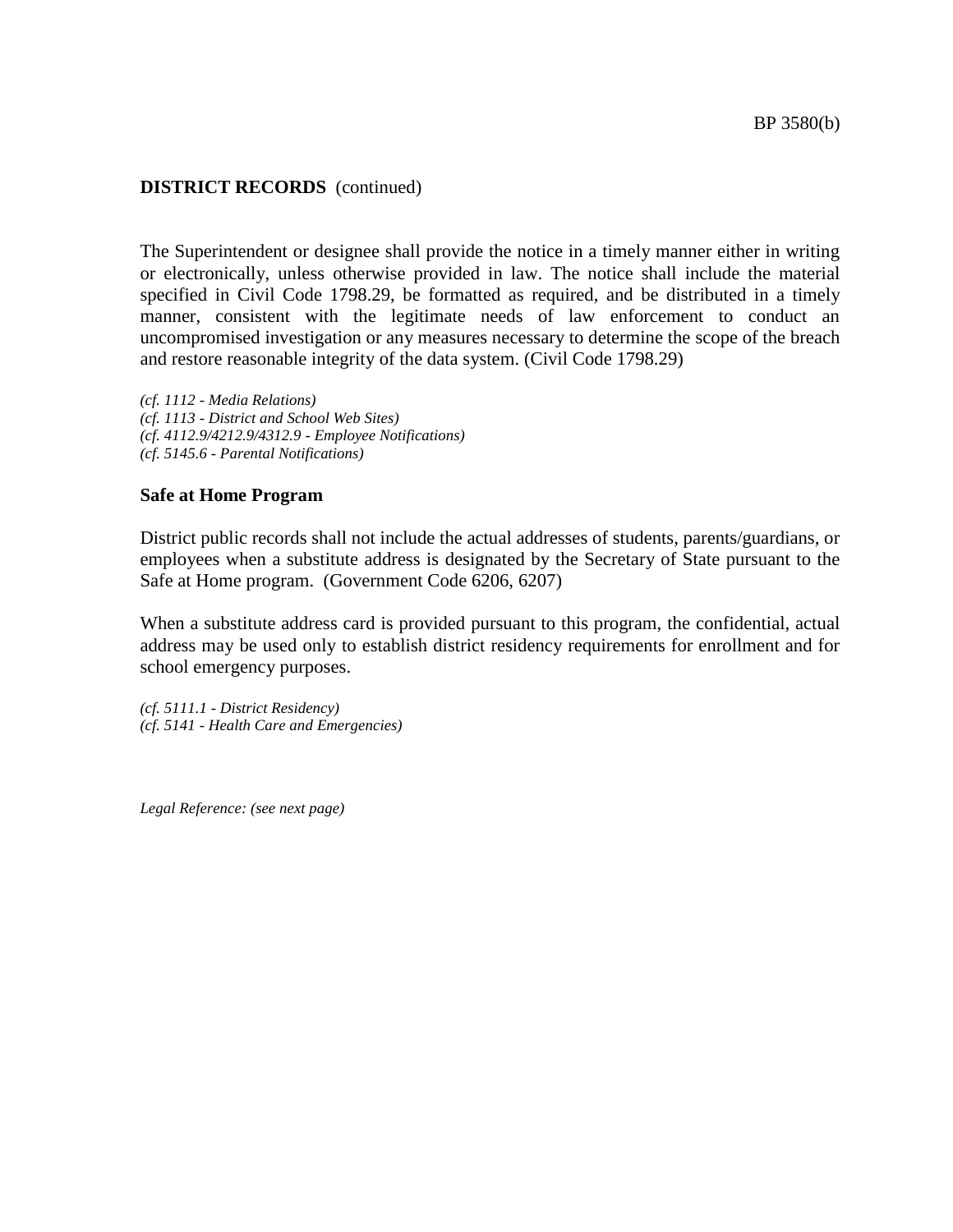#### *Legal Reference:*

*EDUCATION CODE 35145 Public meetings 35163 Official actions, minutes and journal 35250-35255 Records and reports 44031 Personnel file contents and inspection 49065 Reasonable charge for transcripts 49069 Absolute right to access CIVIL CODE 1798.29 Breach of security involving personal information CODE OF CIVIL PROCEDURE 1985.8 Electronic Discovery Act 2031.010-2031.060 Civil Discovery Act, scope of discovery demand 2031.210-2031.320 Civil Discovery Act, response to inspection demand GOVERNMENT CODE 6205-6210 Confidentiality of addresses for victims of domestic violence, sexual assault or stalking 6252-6265 Inspection of public records 12946 Retention of employment applications and records for two years PENAL CODE 11170 Retention of child abuse reports CODE OF REGULATIONS, TITLE 5 430 Individual student records; definition 432 Varieties of student records 16020-16022 Records, general provisions 16023-16027 Retention of records UNITED STATES CODE, TITLE 20 1232g Family Educational Rights and Privacy Act CODE OF FEDERAL REGULATIONS, TITLE 34 99.1-99.8 Family Educational Rights and Privacy Act*

*Management Resources:*

*WEB SITES California Secretary of State: http://www.sos.ca.gov/safeathome*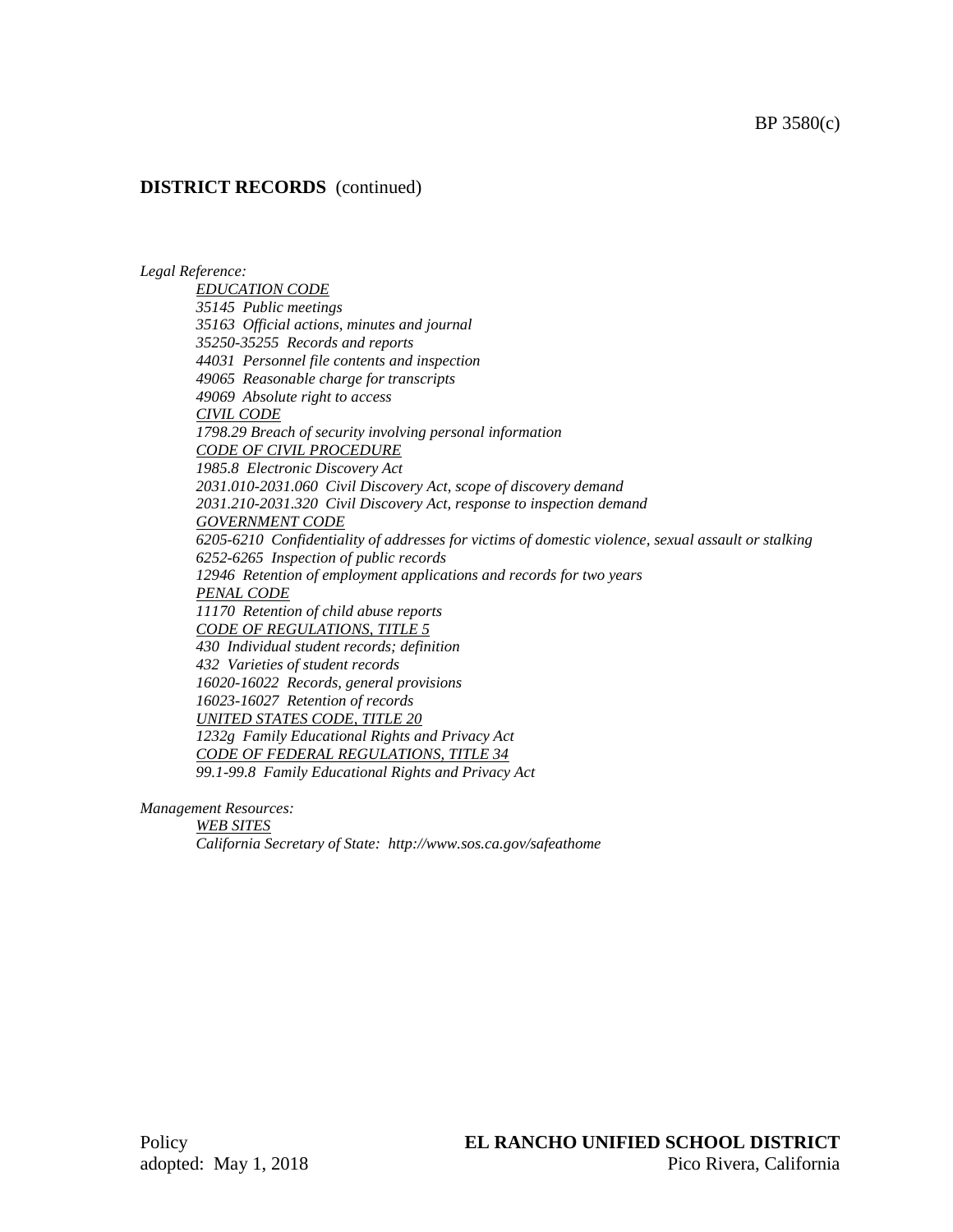# **DISTRICT RECORDS**

# **Classification of Records**

*Records* means all records, maps, books, papers, and documents of a school district required by law to be prepared or retained as necessary or convenient to the discharge of official duty. (5 CCR 16020)

*(cf. 1340 - Access to District Records)*

Before January 1, the Superintendent or designee shall review the prior year's records and shall classify them as either a Class 1 (Permanent), Class 2 (Optional), or Class 3 (Disposable) record. (5 CCR 16022)

*Records of continuing nature* (active and useful for administrative, legal, fiscal, or other purposes over a period of years) shall not be classified until such usefulness has ceased. (5 CCR 16022)

An inventory of equipment shall be a continuing record and shall not be classified until the inventory is superseded or until the equipment is removed from district ownership. (5 CCR 16022)

*(cf. 3440 - Inventories)*

A student's cumulative record is a continuing record until the student ceases to be enrolled in the district. (5 CCR 16022)

*(cf. 5125 - Student Records)*

When an electronic or photographed copy of a Class 1 (Permanent) record has been made, the copy may be classified as Class 1 (Permanent) and the original classified as either Class 2 (Optional) or Class 3 (Disposable). However, no original record that is basic to any required audit may be destroyed prior to the second July 1st succeeding the completion of the audit. (Education Code 35254)

# **Class 1 - Permanent Records**

The original of each of the following records, or one exact copy of it when the original is required by law to be filed with another agency, is a Class 1 (Permanent) record and shall be retained indefinitely unless microfilmed in accordance with 5 CCR 16022: (5 CCR 16023)

- 1. Annual Reports
	- a. Official budget
	- b. Financial reports of all funds, including cafeteria and student body funds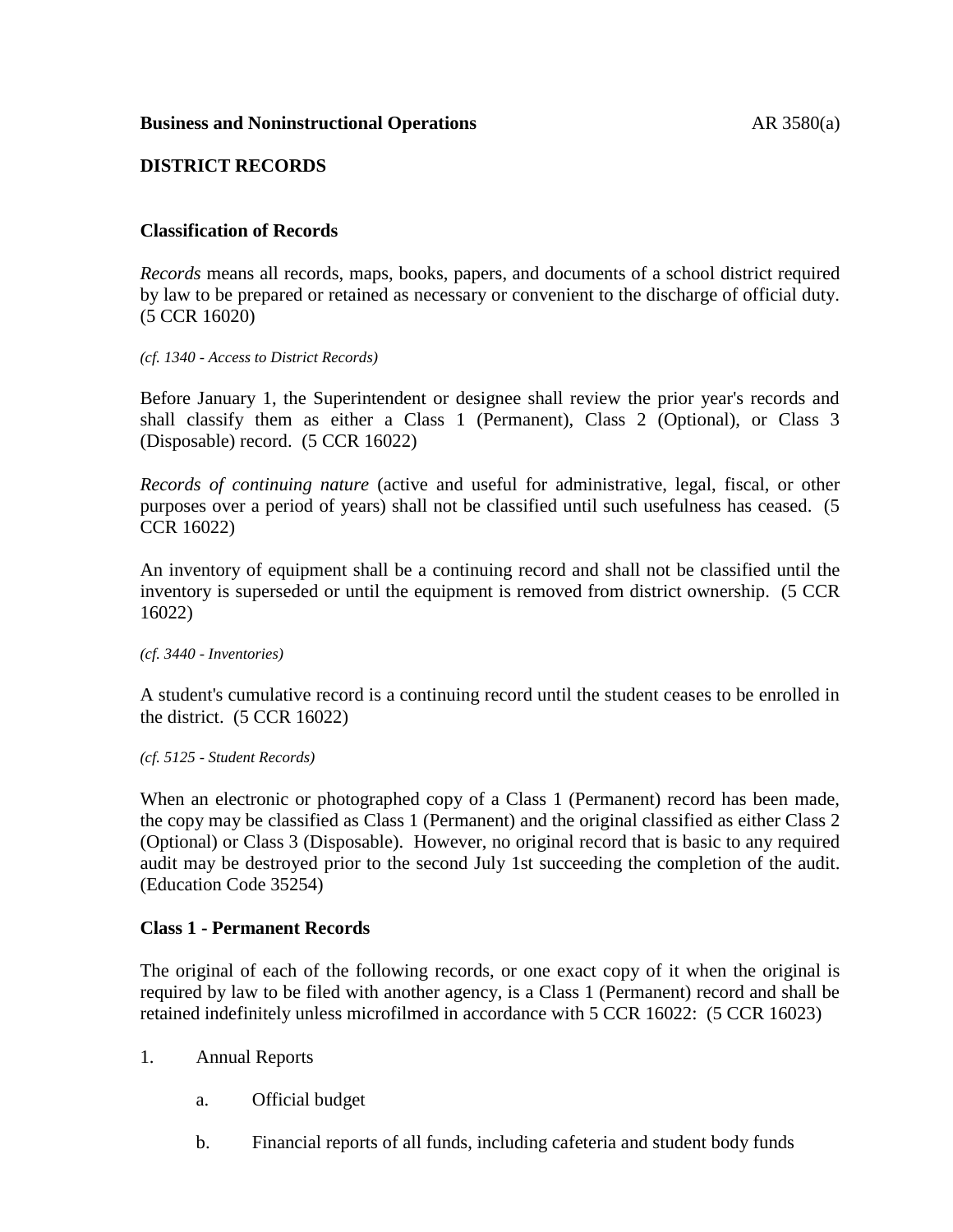- c. Audit of all funds
- d. Average daily attendance, including Period 1 and Period 2 reports
- e. Other major annual reports, including:
	- (1) Those containing information relating to property, activities, financial condition, or transactions
	- (2) Those declared by Governing Board minutes to be permanent

*(cf. 3100 - Budget)*

*(cf. 3452 - Student Activity Funds)*

*(cf. 3460 - Financial Reports and Accountability)*

*(cf. 3551 - Food Service Operations/Cafeteria Fund)*

- 2. Official Actions
	- a. Minutes of the Board or Board committees, including the text of rules, regulations, policies, or resolutions included by reference only
	- b. The call for and the result of any elections called, conducted, or canvassed by the Board
	- c. Records transmitted by another agency pertaining to its action with respect to district reorganization

*(cf. 7214 - General Obligation Bonds) (cf. 9324 - Minutes and Recordings)*

3. Personnel Records

Class 1 (Permanent) records include all detailed records relating to employment; assignment; amounts and dates of service rendered; termination or dismissal of an employee in any position; sick leave record; rate of compensation, salaries, or wages paid; and deductions or withholdings made and the person or agency to whom such amounts were paid. In lieu of the detailed records, a complete proven summary payroll record for each employee containing the same data may be classified as a Class 1 (Permanent) record and the detailed records may then be classified as Class 3 (Disposable) records.

Information of a derogatory nature as defined in Education Code 44031 shall be retained as a Class 1 (Permanent) record only when the time for filing a grievance has passed or the document has been sustained by the grievance process.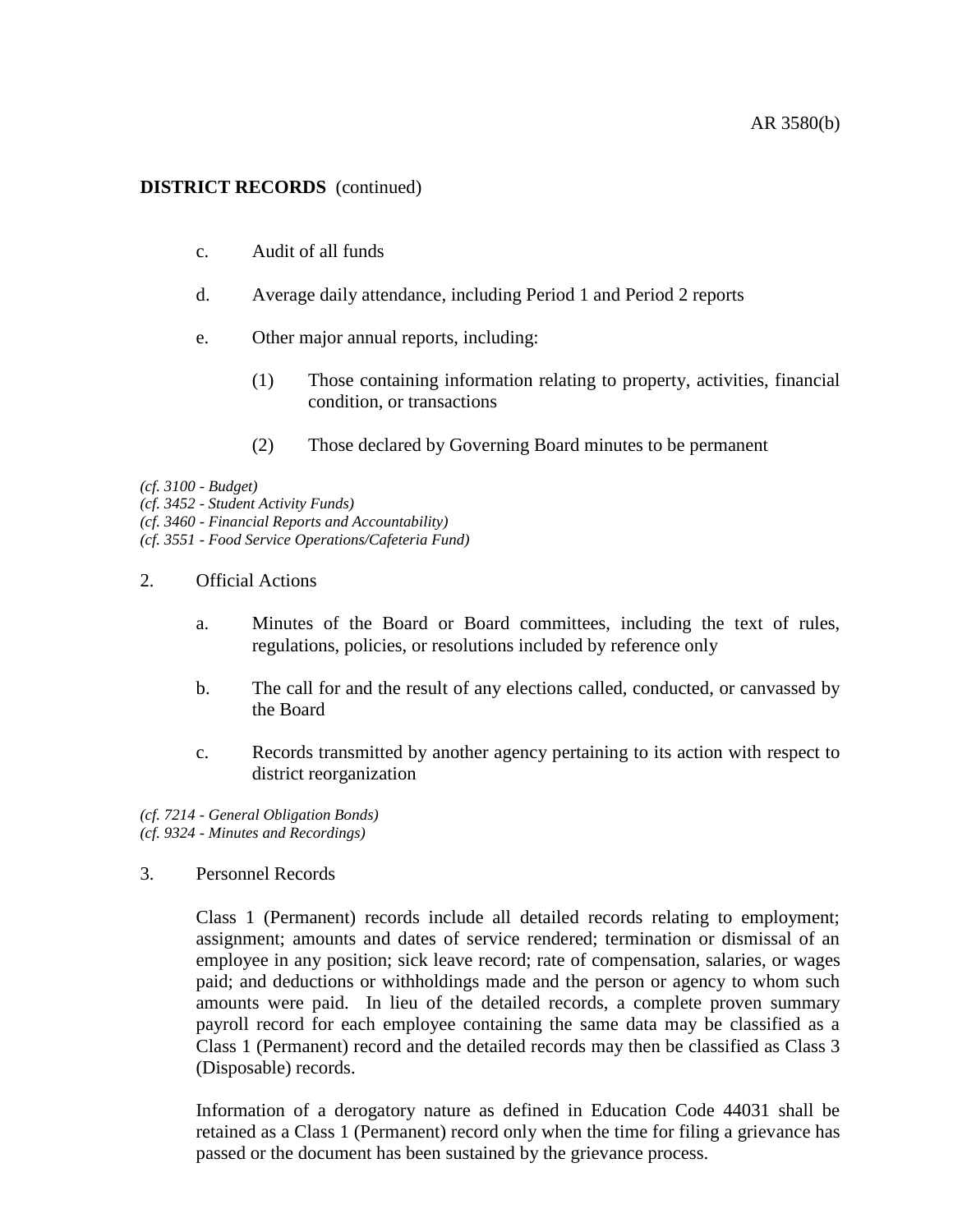*(cf. 4112.5/4212.5/4312.5 - Criminal Record Check) (cf. 4112.6/4212.6/4312.6 - Personnel Files)*

### 4. Student Records

The records of enrollment and scholarship for each student required by 5 CCR 432 and all records pertaining to any accident or injury involving a minor for which a claim for damages had been filed as required by law shall be classified as Class 1 (Permanent) records. These include any related policy of liability insurance, except that these records cease to be Class 1 (Permanent) records one year after the claim has been settled or the statute of limitations has expired.

*(cf. 5111.1 - District Residency) (cf. 5141 - Health Care and Emergencies) (cf. 5143 - Insurance)*

### 5. Property Records

Class 1 (Permanent) records include all detailed records relating to land, buildings, and equipment. In lieu of detailed records, a complete property ledger may be classified as a Class 1 (Permanent) record. The detailed records may then be classified as Class 3 (Disposable) records if the property ledger includes all fixed assets; an equipment inventory; and, for each piece of property, the date of acquisition, name of previous owner, a legal description, amount paid, and comparable data if the unit is disposed of.

*(cf. 3280 - Sale or Lease of District-Owned Real Property)*

### **Class 2 - Optional Records**

Any records considered temporarily worth keeping, but which are not Class 1 records, may be classified as Class 2 (Optional) records and shall be retained until reclassified as Class 3 (Disposable) records. If, by agreement of the Board and Superintendent or designee, classification of the prior year records has not been made before January 1 as specified in 5 CCR 16022, all records of the prior year may be classified as Class 2 (Optional) records pending further review and classification within one year. (5 CCR 16024)

### **Class 3 - Disposable Records**

All records not classified as Class 1 (Permanent) or as Class 2 (Optional) records shall be classified as Class 3 (Disposable) records. These include, but are not limited to, detailed records basic to audit, including those relating to attendance, average daily attendance, or business or financial transactions; detailed records used in preparing another report; teachers' registers if all information required by 5 CCR 432 is retained in other records or if the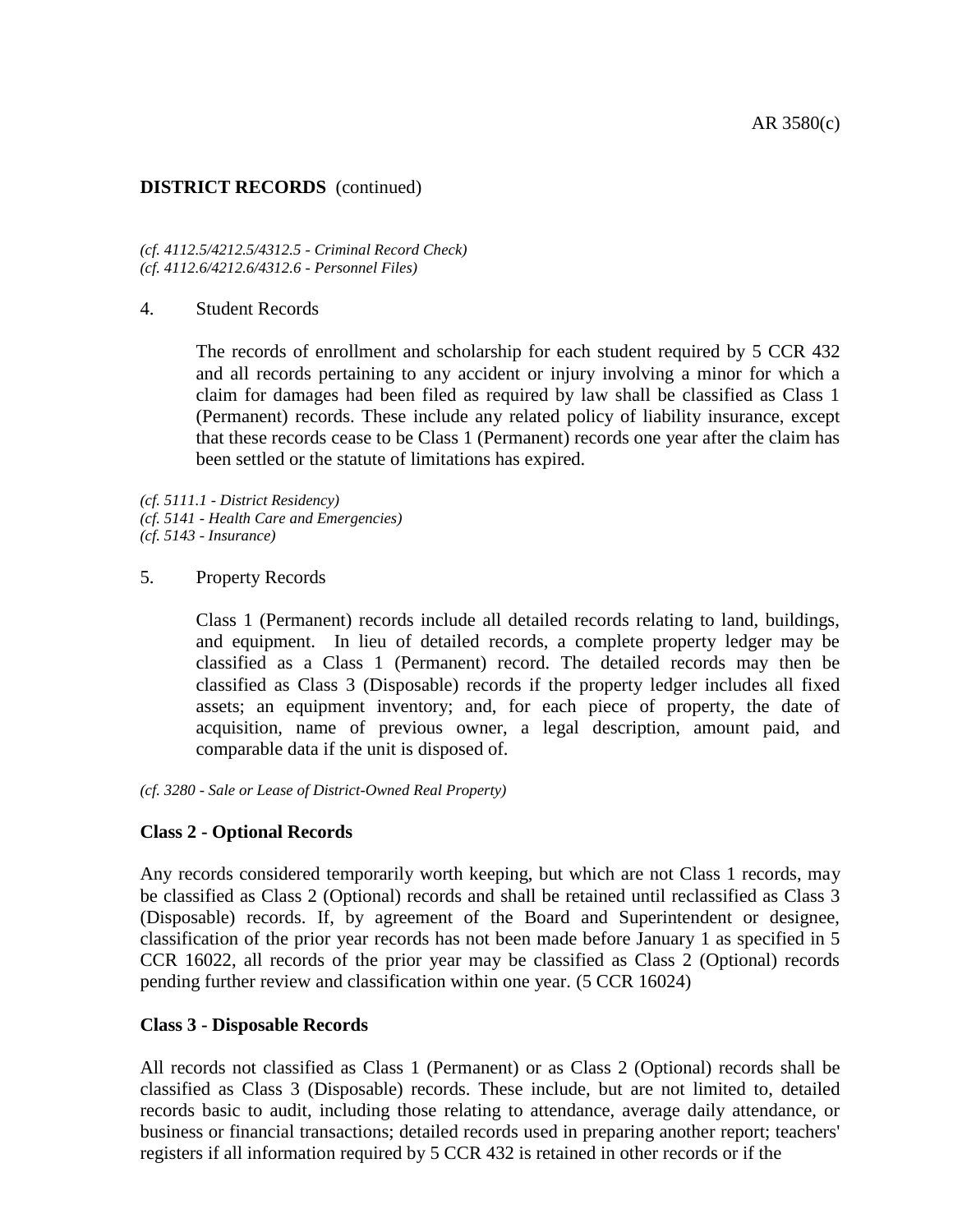General Records pages are removed from the register and classified as Class 1 (Permanent) records; and periodic reports, including daily, weekly, and monthly reports, bulletins, and instructions. (5 CCR 16025)

All Class 3 (Disposable) records shall be destroyed during the third school year after the school year in which the records originated. In addition, Class 3 (Disposable) records shall not be destroyed until after the third school year following the completion of any legally required audit or the retention period required by any agency other than the State of California, whichever is later. A continuing record shall not be destroyed until the fourth year after it has been classified as a Class 3 (Disposable) record. (5 CCR 16026, 16027)

*(cf. 5113.2 - Work Permits)*

## **Electronically Stored Information**

All electronically stored information related to the conduct of district business, including information created, saved, sent, or received on a district employee's or Board member's personal account or device, shall be saved as an electronic file to a district-provided account or device and retained in accordance with the section "Classification of Records" above. Such information includes, but is not limited to, email, text messages, instant messages, computer files, and other electronic communications related to district business. In addition, when appropriate, the information may be printed and physically filed in a way that allows it to be easily retrieved when needed.

### *(cf. 9012 - Board Member Electronic Communications)*

Employees shall be required to regularly purge their email accounts and district-issued computers, cell phones, and other communication devices of personal electronically stored information and other information unrelated to district business. The Superintendent or designee may check for appropriate use of any district-owned equipment at any time. Employees should have no expectation that any communications made using the district's information and communication systems and equipment are exempt from monitoring or access by the district.

#### *(cf. 4040 - Employee Use of Technology)*

Any person to whom a district-owned computer, cell phone, or other electronic communication device is provided shall be notified about the district's electronic information management system and, as necessary, provided training on the effective use of the device.

# **Retention of Electronic Records**

The Governing Board recognizes that the use of email and other electronic communication in the workplace has increased tremendously, raising issues with respect to communication,